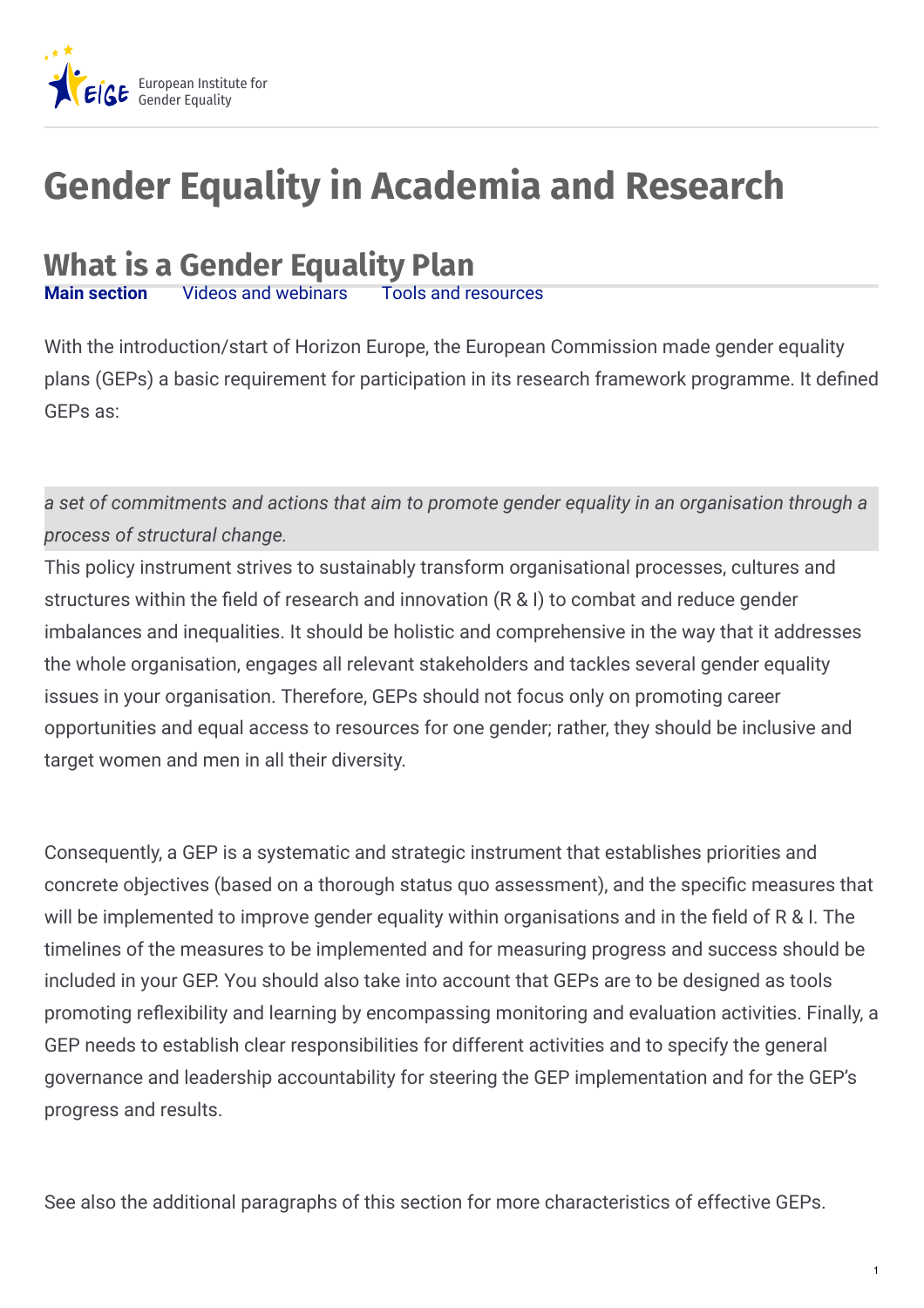The process of developing and implementing a GEP can be broken down **into six different steps**, each requiring specific types of activities and interventions.

**Step 1: getting started.** In this step, you will need to familiarise yourself with the GEP concept and how it fits with your organisation and the specific context of your organisation. You also need to identify and approach potential allies and supporters of a GEP in your organisation.

**Step 2: analysing and assessing the status quo in your organisation.** In this step, sexdisaggregated data is collected and organisational procedures, processes and practices are critically reviewed to detect any gender inequalities and their causes.

**Step 3: setting up a GEP.** In this step, you will need to identify objectives, set your targets and measures to remedy the identified problems, allocate resources and responsibilities, and agree on timelines.

**Step 4: implementing a GEP.** In this step, you will implement the planned activities and undertake outreach efforts to gradually expand the network of stakeholders supporting the GEP implementation.

**Step 5: monitoring progress and evaluating a GEP.** Through monitoring and evaluation activities you will assess the implementation process and the progress achieved against the aims and objectives identified in your GEP. Findings from the monitoring and evaluation exercise(s) allow you to adjust and improve your interventions.

**Step 6: what comes after a GEP?** Based on the results of steps 4 and 5, you need to develop a new GEP that builds on your experiences, learnings and achievements and that also ensures the sustainability of the efforts started in previous GEP implementation rounds.

The **eligibility criterion in Horizon Europe** sets out GEPs as including mandatory and recommended building blocks:

- mandatory process-based elements, which represent standard minimum components of action plans to promote gender equality; **1**
- recommended content-related elements, which are key gender equality issues that a GEP should seek to address. **2**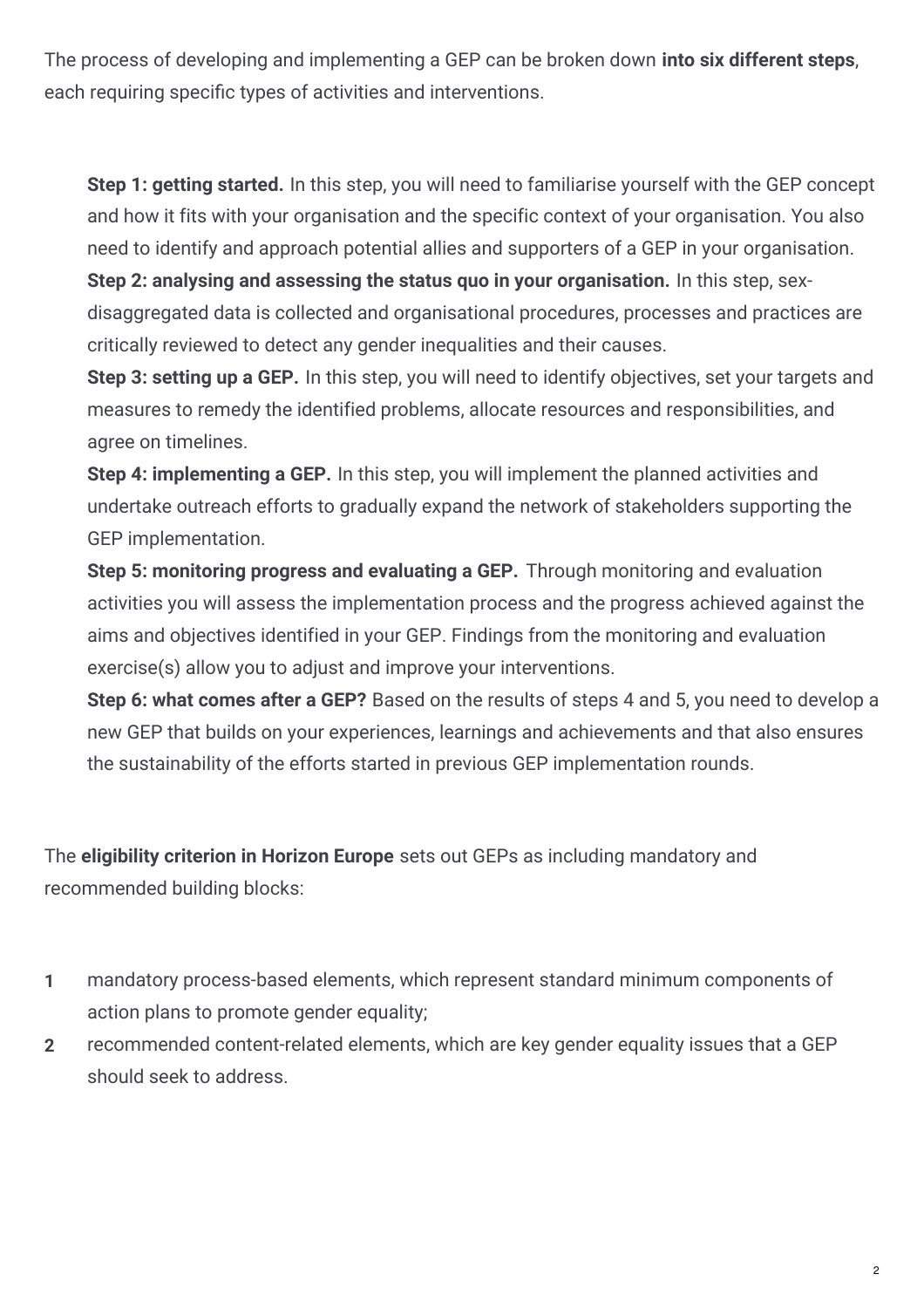

For more details on the Horizon Europe eligibility criterion, see the the section 'Horizon Europe gender equality plan eligibility criterion' and the [frequently](https://ec.europa.eu/info/sites/default/files/research_and_innovation/strategy_on_research_and_innovation/documents/ec_rtd_gep-faqs.pdf) asked questions (FAQs)  $\mathbb{Z}$  on GEPs and the Horizon Europe [Guidance](https://op.europa.eu/en/publication-detail/-/publication/ffcb06c3-200a-11ec-bd8e-01aa75ed71a1) on Gender Equality Plans  $\mathbb{Z}$ , both published by the European Commission.

The *Horizon Europe Guidance on Gender Equality Plans*, published by the European Commission, stipulates that, if organisations already have other strategic documents in place, these can be considered as equivalent to a GEP. However, it is advisable to review these plans and strategies to find out if they comply with the recommendations and advice compiled in this toolkit and to update them accordingly to ensure full alignment and effectiveness.

Besides the Horizon Europe eligibility criterion, which establishes the basic requirements for a GEP to set an effective and sustainable change process in motion, there are several other relevant features of a GEP that you should know about before you start developing and implementing your GEP.

# **A gender equality plan should be holistic and engage the whole organisation**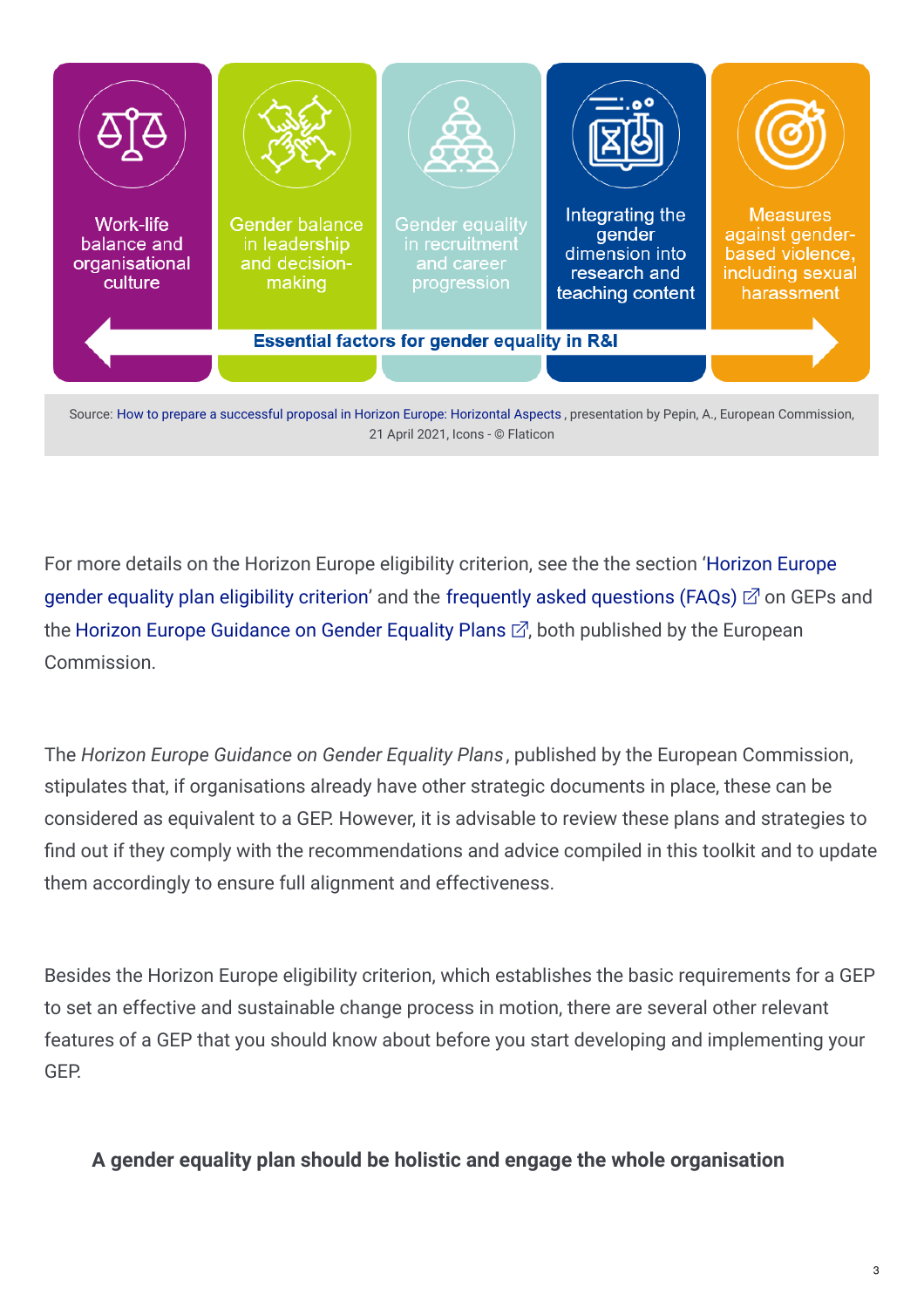A GEP needs to **engage the whole organisation** to trigger structural and cultural change effectively. This means that you should actively engage a broad set of organisational stakeholders (see 'Which stakeholders to involve and how'), ideally in the status quo assessment and planning phases of a GEP. In addition, it is also important that you try to link the GEP to other important strategic ventures of your organisation (such as internationalisation strategies, research excellence strategies, open-access and open data strategies), as it allows the effective integration of gender equality into discussions and change processes, and engages stakeholders.

## **The gender equality plan needs to be tailored to your organisation**

A GEP that aims to trigger structural and cultural change within your organisation is an intervention in **a complex system**. Although there are similarities between organisations in R & I, the following will vary between organisations: the specific status quo of gender equality; the experiences of gender equality work and/or organisational change processes in general; and the legal, policy and sociocultural contexts. Therefore, your GEP can be inspired by and build on the experiences of other similar [organisations,](https://eige.europa.eu/gender-mainstreaming/toolkits/gear/step-step-guide/step-3) but it **needs to be tailored to your**

#### **organisation**

Stakeholder engagement is an important prerequisite for a successful and effective GEP, but beyond that a GEP should be developed and implemented through participatory strategies and efforts. This means that GEP objectives should not be established by a small group within the organisation (e.g. the top management or a gender equality group); rather, it is advisable to develop a GEP through co-creation and co-design efforts, as this will increase the legitimacy of the GEP and the support of the GEP by different staff categories and, consequently, will ensure effective and sustainable GEP implementation. Please be aware that participatory efforts and stakeholder engagement should continue throughout all steps of a GEP. **Develop and implement your gender equality plan through participatory efforts**

### **Framework for an effective and sustainable gender equality plan**

An effective GEP that drives structural and cultural change towards gender equality in your organisation should work at five levels. Considering these levels in the main steps of the GEP cycle (status quo assessment (step 2), setting up a GEP (step 3), implementing a GEP (step 4), and monitoring and evaluation (step 5)) will enable you to set out a holistic GEP promoting sustainable change.

**Structure**. Your change process should focus on organisational policies and practices that govern, for instance, hiring, promotion and research assessment and provide evidence on how they may or may not contribute to gender inequalities in your organisation. In addition, ground your gender equality work in formal organisational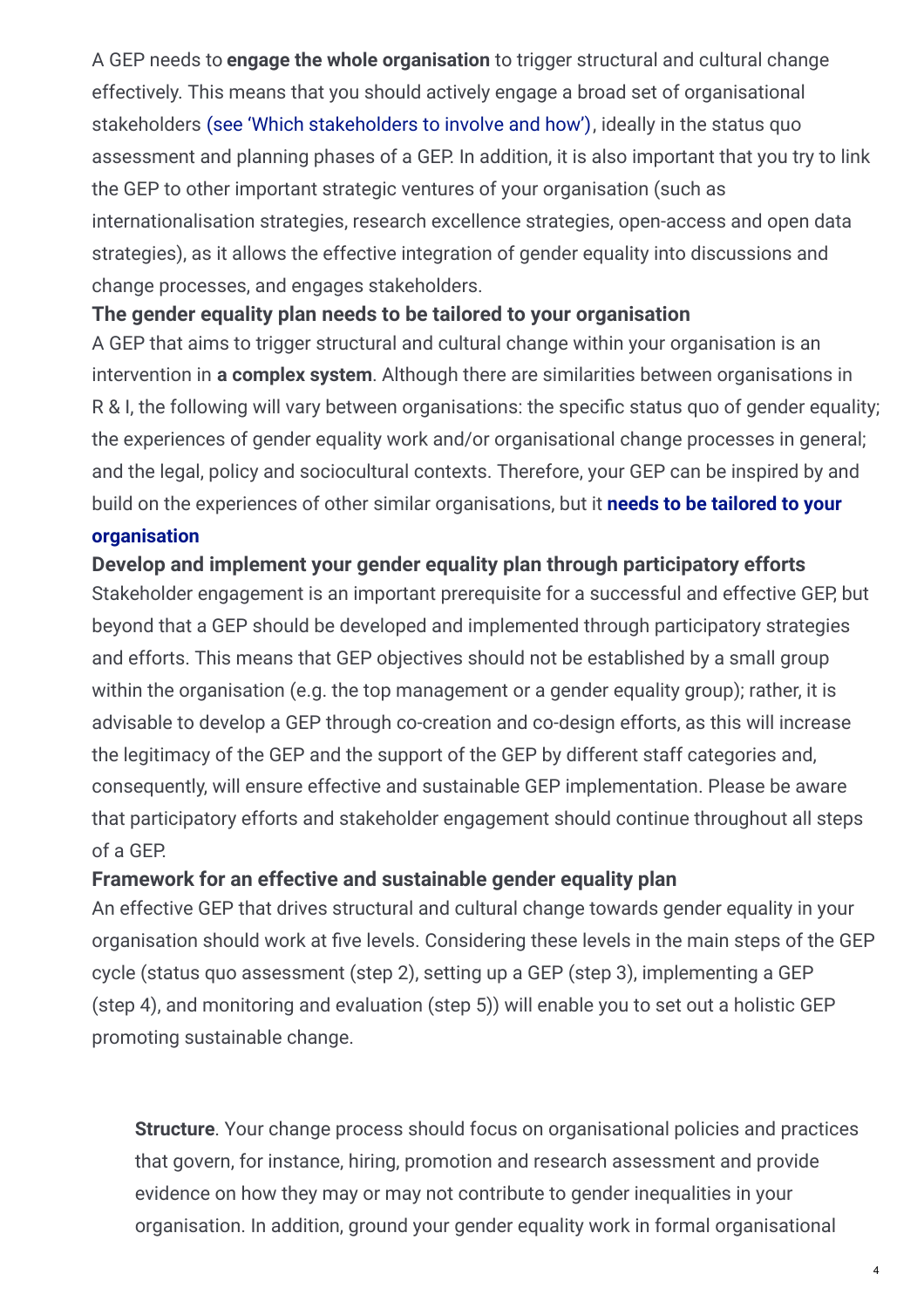structures and governance mechanisms.

**Personnel**. Each organisation has a specific sociodemographic structure. Make sure that you are familiar with this structure of the staff working in your organisation (or the students receiving training or the applicants applying for grants or stipends) and that your GEP takes this structure into account.

**Power**. Each organisation has a formal, but also an informal, structure of power and influence. As already described in step 1, mapping stakeholders in your organisation is important to identify those who are potential allies or possible gatekeepers. Keep the power relations within your organisation in mind when you are designing and implementing a GEP, and when you are engaging stakeholders.

**Culture**. Organisations also have a specific culture, which is more than just the working culture and climate; it is also visible in the values and messages communicated internally and externally, for instance how women and men are represented on an organisation's website and in other communication materials or how gender equality is valued in these communications.

**R & I context**. What are the societal and policy contexts and the regional, national and international policies governing gender equality in R & I? What are the main features of the regional and national R & I system in which your organisation is embedded? How can you make use of these framework conditions to strengthen your GEP and to gain support for your objectives?

# **Ground your gender equality plan in a change model**

Ideally, a GEP should be anchored in a **change model** or a theory of change that links the identified issues and causes of gender inequalities in your organisation to specific activities, targets and desired outcomes. It is a logic intervention model of how structural and cultural change should be achieved through a GEP in your organisation. Make sure that your GEP uses different levers to initiate and sustain the change process – a GEP focused narrowly on a single issue is very likely to have only limited effects. Consult [step](https://eige.europa.eu/gender-mainstreaming/toolkits/gear/step-step-guide/step-3) 3 on how to design an effective and sustainable GEP. Find out more about logic models for driving change in the toolbox (v2.0) produced by the EU-funded project 'Evaluation framework for promoting gender equality in research and innovation' [\(EFFORTI](http://efforti.eu/efforti-toolbox-intro)  $\mathbb{Z}$ ).

**Take advantage of an intersectional approach to your gender equality plan**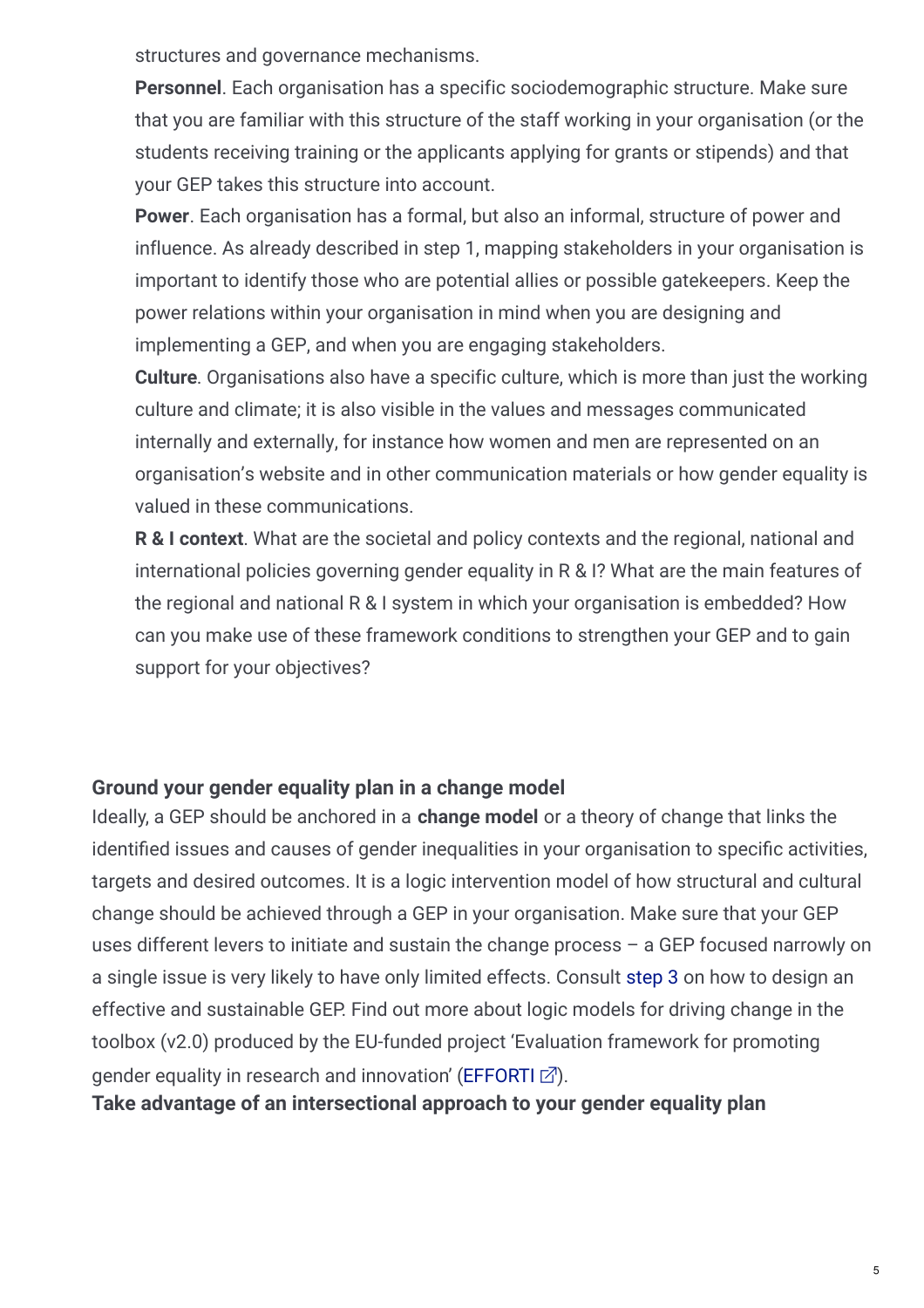With the European gender equality strategy for 2020–2025, the Commission will enhance gender mainstreaming by **systematically including a gender perspective in all stages of policy design in all EU policy areas, internal and external**. The strategy will be implemented using **D** [intersectionality](https://eige.europa.eu/term/1263/nojs) – the combination of gender with other personal characteristics or identities, and how these intersections contribute to unique experiences of discrimination – **as a cross-cutting principle**.

Addressing other inequalities that intersect with gender may provide efficient leverage for change and can also inspire comprehensive measures and strategies. It should also be considered that this requires more analytical resources and data, and a broader range of expertise, than tackling gender separately from other inequality issues.

#### **Promoting sustainability starts during gender equality plan development**

Sustainable change towards better gender equality, diversity and inclusion is the result of a successfully implemented GEP. Therefore, sustainability needs to be considered throughout GEP development and implementation. This is an ongoing, continuous activity and effort, but it is not necessarily separate from the other GEP implementation activities. Rather, promoting sustainability should be an integral part of your day-to-day activities, and a lot of the advice and suggestions compiled in the gender equality in academia and research (GEAR) tool will enhance the sustainability of your GEP: engaging stakeholders and securing leadership commitment, selecting a mix of specific measures aimed at cultural and structural change at different levels of your organisation, and monitoring and evaluation activities. All these activities will contribute to a sustainable impact of your work on your organisation. Sustainability is therefore more than just the sum of all parts or activities of your GEP. Read more on [sustainability](https://eige.europa.eu/gender-mainstreaming/toolkits/gear/challenges-resistance) in step 6 of the [step-by-step](https://eige.europa.eu/gender-mainstreaming/toolkits/gear/step-step-guide/step-6) guide and in the section 'Resistance and common challenges – and how to overcome them'

As reported, the **COVID-19** pandemic has had a significant impact on the working conditions and productivity of researchers and on gender inequalities in R & I, as well as in society at large. Therefore, consider whether your GEP provides an opportunity to review the impact of COVID-19 on gender equality in your organisation, to anticipate and prevent the effects of COVID-19 on gender equality or to take measures to mitigate its challenges and impact. Some measures to mitigate the impact of COVID-19 on gender equality are included in the GEAR action [toolbox.](https://eige.europa.eu/gender-mainstreaming/toolkits/gear/measures-mitigating-effect-covid-19) In addition, you can also use the discussions about gender equality, working conditions and the new ways of working that have emerged as a result of the societal and economic impact of COVID-19 as a lever for change. Although COVID-19 is causing societal and economic stress and crises, it is also an opportunity for promoting organisational change to adapt to new circumstances and to advance working conditions and working cultures. **Consider the impact of COVID-19 on gender equality in your gender equality plan**

In order to view **videos and webinars** or further **tools and resources** on the topics in this section,